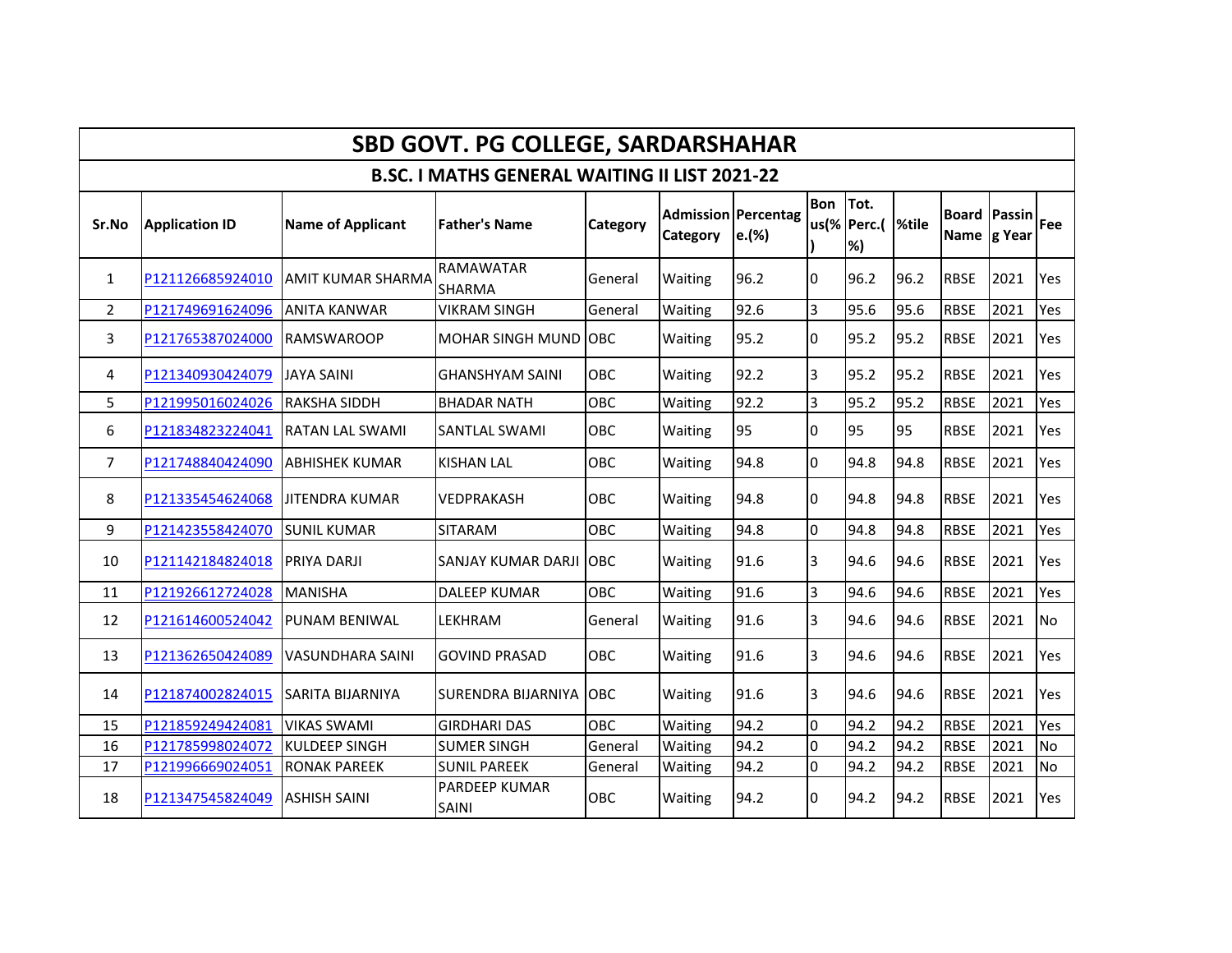| 19 | P121620557924080 | <b>VISHAL TOSHNIWAL</b>              | <b>BHANWAR LAL</b><br><b>TOSHNIWAL</b> | General    | Waiting | 94.2 | I٥             | 94.2 | 94.2 | <b>RBSE</b> | 2021 | <b>No</b>      |
|----|------------------|--------------------------------------|----------------------------------------|------------|---------|------|----------------|------|------|-------------|------|----------------|
| 20 | P121296818624070 | PARMOD KUMAR<br><b>JOSHI</b>         | OM PRAKASH JOSHI                       | General    | Waiting | 94.2 | 10             | 94.2 | 94.2 | <b>RBSE</b> | 2021 | <b>No</b>      |
| 21 | P121254775524039 | <b>ANAND</b>                         | <b>HAR LAL</b>                         | OBC        | Waiting | 94.2 | l0             | 94.2 | 94.2 | <b>RBSE</b> | 2021 | Yes            |
| 22 | P121895083924069 | <b>GOUTAM SINGH</b>                  | <b>BRIJPAL SINGH</b>                   | General    | Waiting | 94.2 | I٥             | 94.2 | 94.2 | <b>RBSE</b> | 2021 | <b>No</b>      |
| 23 | P121954936524063 | <b>SHANKAR LAL</b><br><b>BENIWAL</b> | <b>RAMESHWAR LAL</b><br><b>BENIWAL</b> | <b>OBC</b> | Waiting | 94.2 | I٥             | 94.2 | 94.2 | <b>RBSE</b> | 2021 | Yes            |
| 24 | P121204945724049 | <b>ANIL KUMAR SONI</b>               | <b>KALU RAM SONI</b>                   | OBC        | Waiting | 94.2 | l0             | 94.2 | 94.2 | <b>RBSE</b> | 2021 | Yes            |
| 25 | P121799409224036 | <b>MUKESH BHAMBHU</b>                | MALARAM BHAMBHU OBC                    |            | Waiting | 94.2 | 10             | 94.2 | 94.2 | <b>RBSE</b> | 2021 | Yes            |
| 26 | P121514339724059 | <b>VIKAS</b>                         | <b>DATARAM</b>                         | OBC        | Waiting | 94.2 | I٥             | 94.2 | 94.2 | <b>RBSE</b> | 2021 | Yes            |
| 27 | P121743053224033 | <b>MANGILAL BHAMBHU</b>              | <b>POONAM CHAND</b>                    | OBC        | Waiting | 94.2 | 10             | 94.2 | 94.2 | <b>RBSE</b> | 2021 | Yes            |
| 28 | P121725841224061 | POOJA                                | <b>RAMDEV DHIDHARIYA OBC</b>           |            | Waiting | 91   | 3              | 94   | 94   | <b>RBSE</b> | 2021 | Yes            |
| 29 | P121401351724048 | <b>AARTI CHAHAR</b>                  | <b>RAJENDRA PRASAD</b>                 | OBC        | Waiting | 91   | $\overline{3}$ | 94   | 94   | <b>RBSE</b> | 2021 | Yes            |
| 30 | P121542223824034 | <b>MANISH PRAJAPAT</b>               | <b>BAL RAM PRAJAPAT</b>                | <b>OBC</b> | Waiting | 93.6 | I0             | 93.6 | 93.6 | <b>RBSE</b> | 2021 | N <sub>O</sub> |
| 31 | P121844105024040 | <b>KULDEEP SINGH</b>                 | <b>BALVEER SINGH</b>                   | General    | Waiting | 93.6 | I٥             | 93.6 | 93.6 | <b>RBSE</b> | 2021 | <b>No</b>      |
| 32 | P121315329324038 | <b>RAM KUMAR</b>                     | <b>DEVILAL</b>                         | OBC        | Waiting | 93.6 | I٥             | 93.6 | 93.6 | <b>RBSE</b> | 2021 | <b>No</b>      |
| 33 | P121232965924070 | <b>ANAND SINGH</b><br><b>RATHORE</b> | <b>KARANI SINGH</b>                    | General    | Waiting | 93.6 | I۵             | 93.6 | 93.6 | <b>RBSE</b> | 2021 | <b>No</b>      |
| 34 | P121351596024067 | <b>SANJAY JOSHI</b>                  | <b>SHRAWAN KUMAR</b>                   | General    | Waiting | 93.6 | 10             | 93.6 | 93.6 | <b>RBSE</b> | 2021 | <b>No</b>      |
| 35 | P121338204224070 | <b>SANDEEP LUHAR</b>                 | <b>MOHAR SINGH</b>                     | OBC        | Waiting | 93.6 | $\Omega$       | 93.6 | 93.6 | <b>RBSE</b> | 2021 | <b>No</b>      |
| 36 | P121472482724072 | <b>AKASH GHINTALA</b>                | DANA RAM GHINTALA OBC                  |            | Waiting | 93.6 | 10             | 93.6 | 93.6 | <b>RBSE</b> | 2021 | <b>No</b>      |
| 37 | P121492354424087 | IDEVENDRA SINGH                      | <b>UMED SINGH</b>                      | General    | Waiting | 93.6 | I٥             | 93.6 | 93.6 | <b>RBSE</b> | 2021 | <b>No</b>      |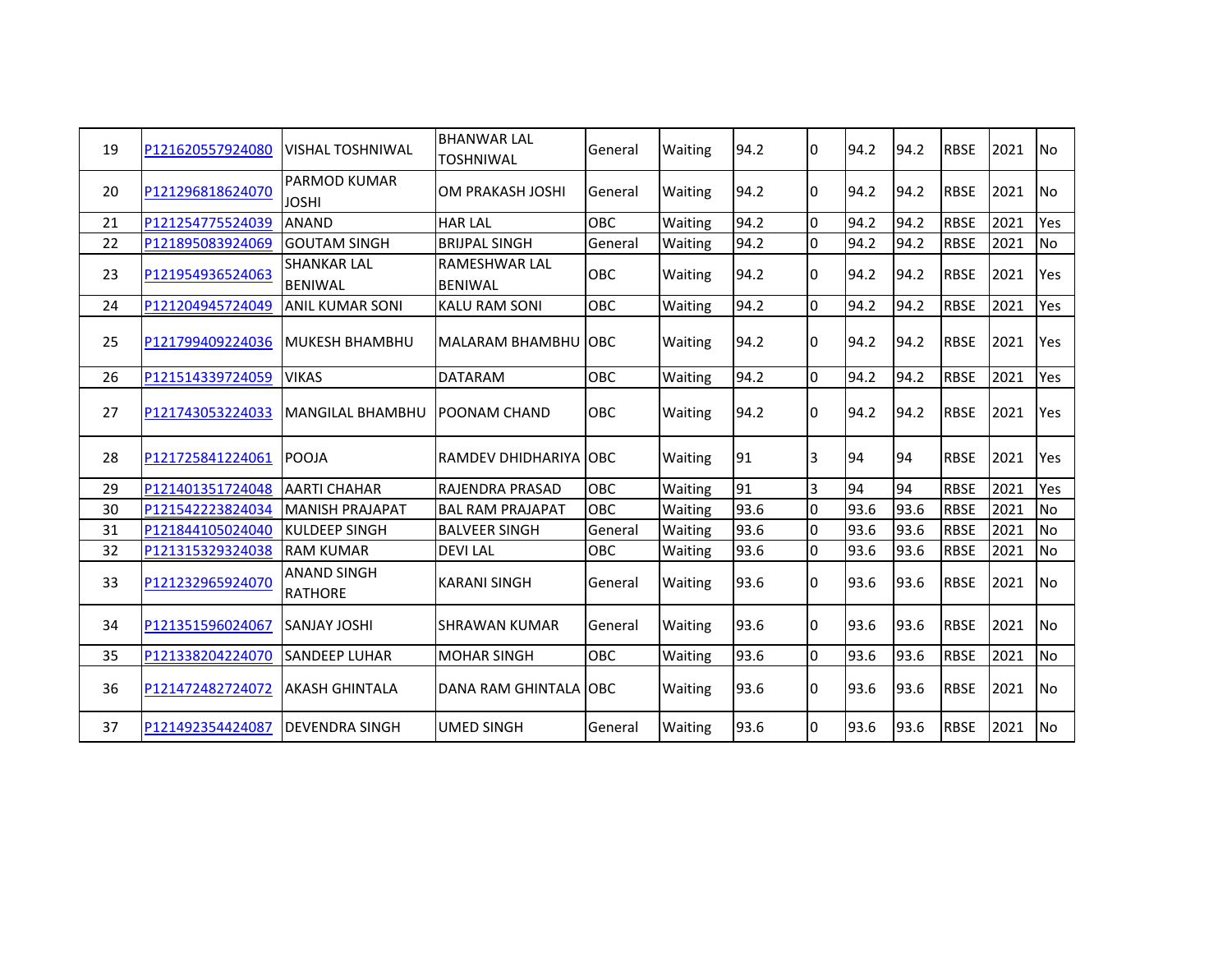| <b>B.SC. I MATHS SC WAITING II LIST 2021-22</b> |                       |                                      |                                     |                 |                |                                     |              |                          |      |                             |               |            |
|-------------------------------------------------|-----------------------|--------------------------------------|-------------------------------------|-----------------|----------------|-------------------------------------|--------------|--------------------------|------|-----------------------------|---------------|------------|
| Sr.No                                           | <b>Application ID</b> | <b>Name of Applicant</b>             | <b>Father's Name</b>                | <b>Category</b> | Category       | <b>Admission Percentag</b><br>e.(%) | Bon Tot.     | us(% Perc.(  %tile<br>%) |      | <b>Board</b><br>Name g Year | <b>Passin</b> | <b>Fee</b> |
| $\mathbf{1}$                                    | P121163597224098      | <b>SUNIL MEGHWAL</b>                 | <b>MANI RAM</b>                     | <b>SC</b>       | <b>Waiting</b> | 91                                  | l0           | 91                       | 91   | <b>RBSE</b>                 | 2021          | <b>Yes</b> |
| $\overline{2}$                                  | P121401591024073      | <b>PRABHU RAM NAYAK</b>              | <b>SITA RAM NAYAK</b>               | <b>SC</b>       | Waiting        | 90.6                                | l0           | 90.6                     | 90.6 | <b>RBSE</b>                 | 2021          | Yes        |
| 3                                               | P121803612224054      | <b>KHUSHABU REGAR</b>                | <b>JAYCHAND</b>                     | <b>SC</b>       | <b>Waiting</b> | 87                                  | 3            | 90                       | 90   | <b>RBSE</b>                 | 2021          | <b>Yes</b> |
| 4                                               | P121390966824095      | <b>KISHAN LAL MEGHWAL</b>            | <b>GOPALA RAM</b><br><b>MEGHWAL</b> | <b>SC</b>       | Waiting        | 89                                  | <sup>0</sup> | 89                       | 89   | <b>RBSE</b>                 | 2021          | Yes        |
| 5                                               | P121307482024038      | DANA RAM MEGHWAL DULA RAM MEGHWAL SC |                                     |                 | Waiting        | 87                                  | <sup>0</sup> | 187                      | 87   | <b>RBSE</b>                 | 2021          | <b>Yes</b> |
| 6                                               | P121239343224088      | <b>ASHOK KUMAR</b>                   | <b>HARI RAM MEGHWAL ISC</b>         |                 | <b>Waiting</b> | 86.8                                | l0           | 86.8                     | 86.8 | <b>RBSE</b>                 | 2021          | <b>INo</b> |
| $\overline{7}$                                  | P121224232824025      | <b>BHAL CHAND GODHA</b>              | <b>JAGDISH PRASAD</b>               | <b>SC</b>       | Waiting        | 86.4                                | I٥           | 86.4                     | 86.4 | <b>RBSE</b>                 | 2021          | <b>INo</b> |
| 8                                               | P121451766024076      | <b>KAMLESH MEGHWAL</b>               | <b>DUNGAR RAM</b>                   | <b>SC</b>       | Waiting        | 86.4                                | l0           | 86.4                     | 86.4 | <b>RBSE</b>                 | 2021          | <b>No</b>  |